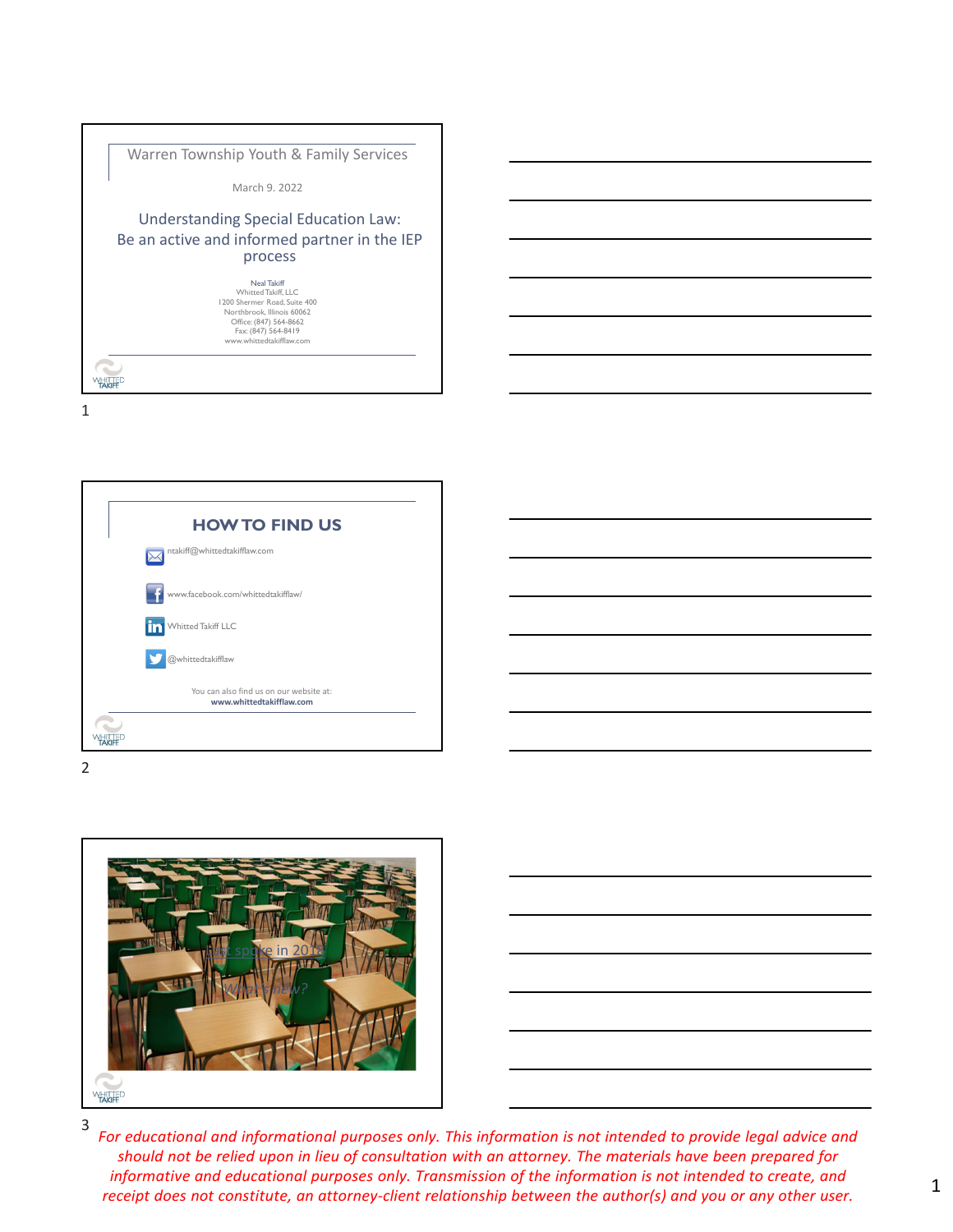

# **WHAT ARE THE LAWS RELATING TO PARTICULAR DISABILITIES?**

- 1. Title II of the Americans with Disabilities Act
- 2. Section 504 of the Rehabilitation Act of 1973
- 3. Individuals with Disabilities Education Improvement Act

5

**WHITTED** 

#### **THE ADA**

- 1. To be protected, one must have a disability
- 2. "Disability" is defined as:
	- A. A physical or mental impairment that substantially limits one or more major life activities
	- B. A *record* of such impairment, or
	- C. Being regarded as having such impairment
- 3. Guarantees that people with disabilities have the same opportunities to participate in mainstream American life, including public education

6

**WHITTED**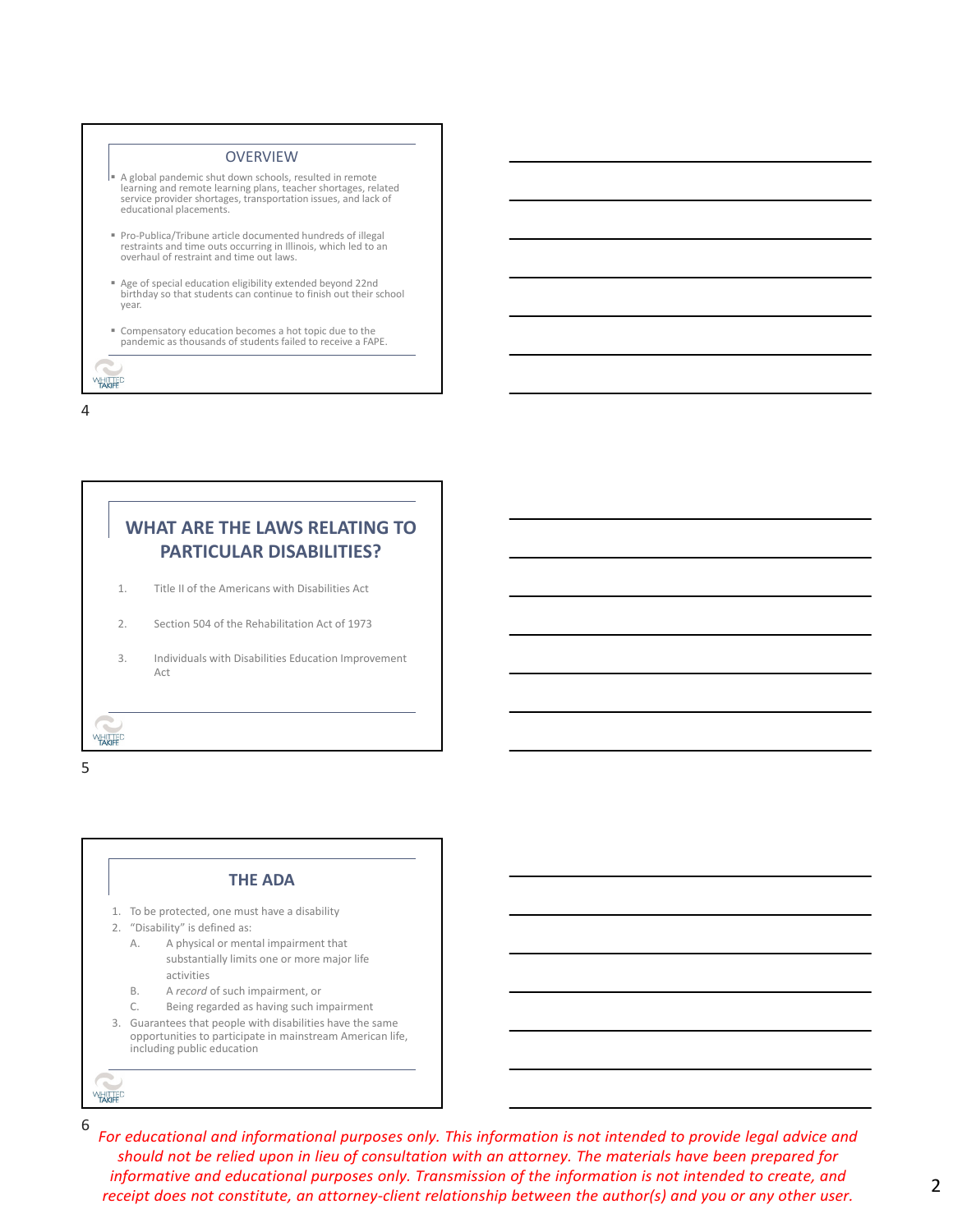



8

### **SECTION 504 PLANS**

GENERALLY:

Section 504 prohibits discrimination on the basis of disability from all school programs and activities in both public and private schools receiving direct or indirect federal funding

PURPOSE:

To provide equal access and fairness in general education to students with disabilities

PLANS:

Section 504 Plans are less formal than IEPs.

SERVICES:

Generally, direct services are not provided under Section 504 Plans, just modifications/accommodations (related services can be provided)

**WHITTED**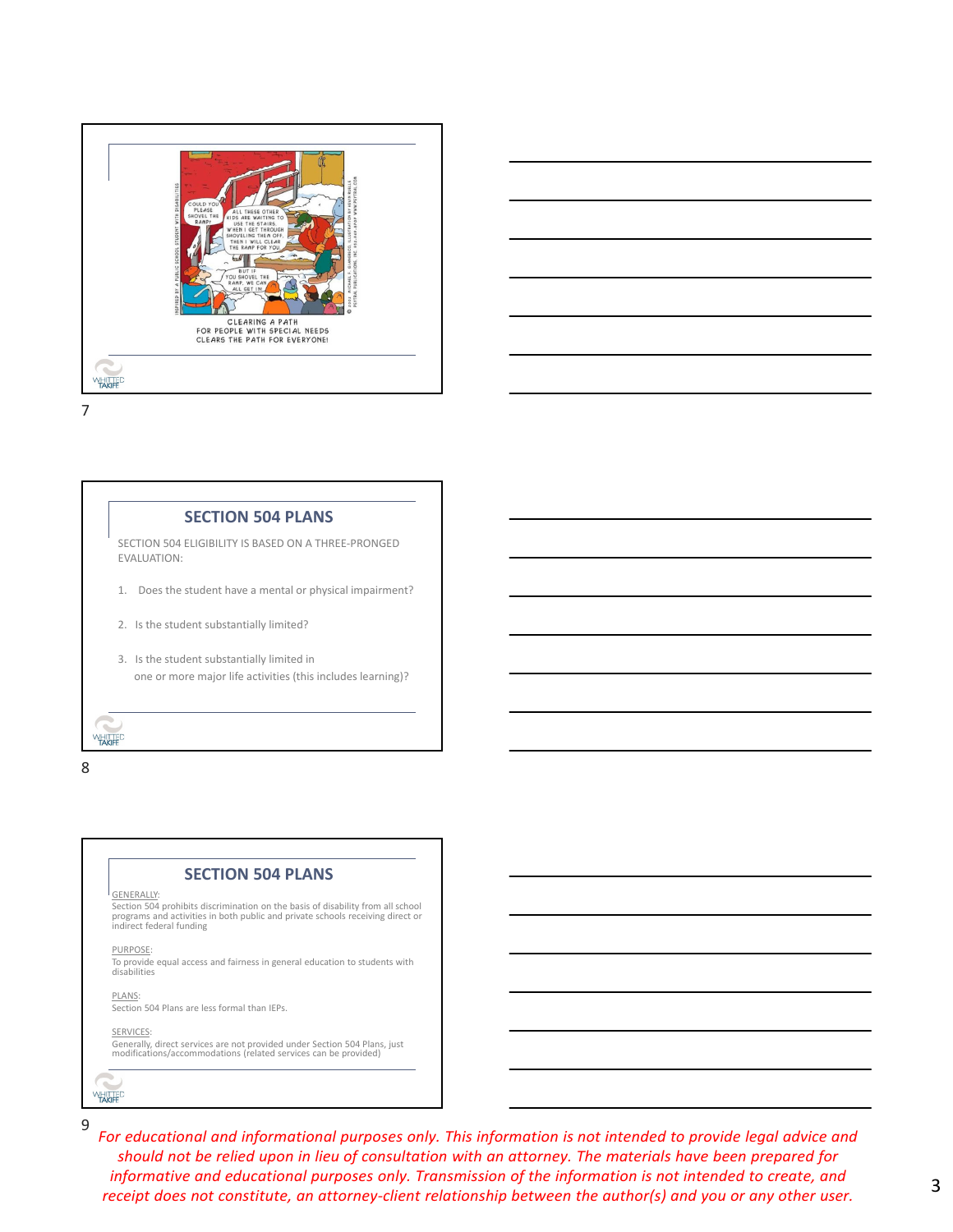



11

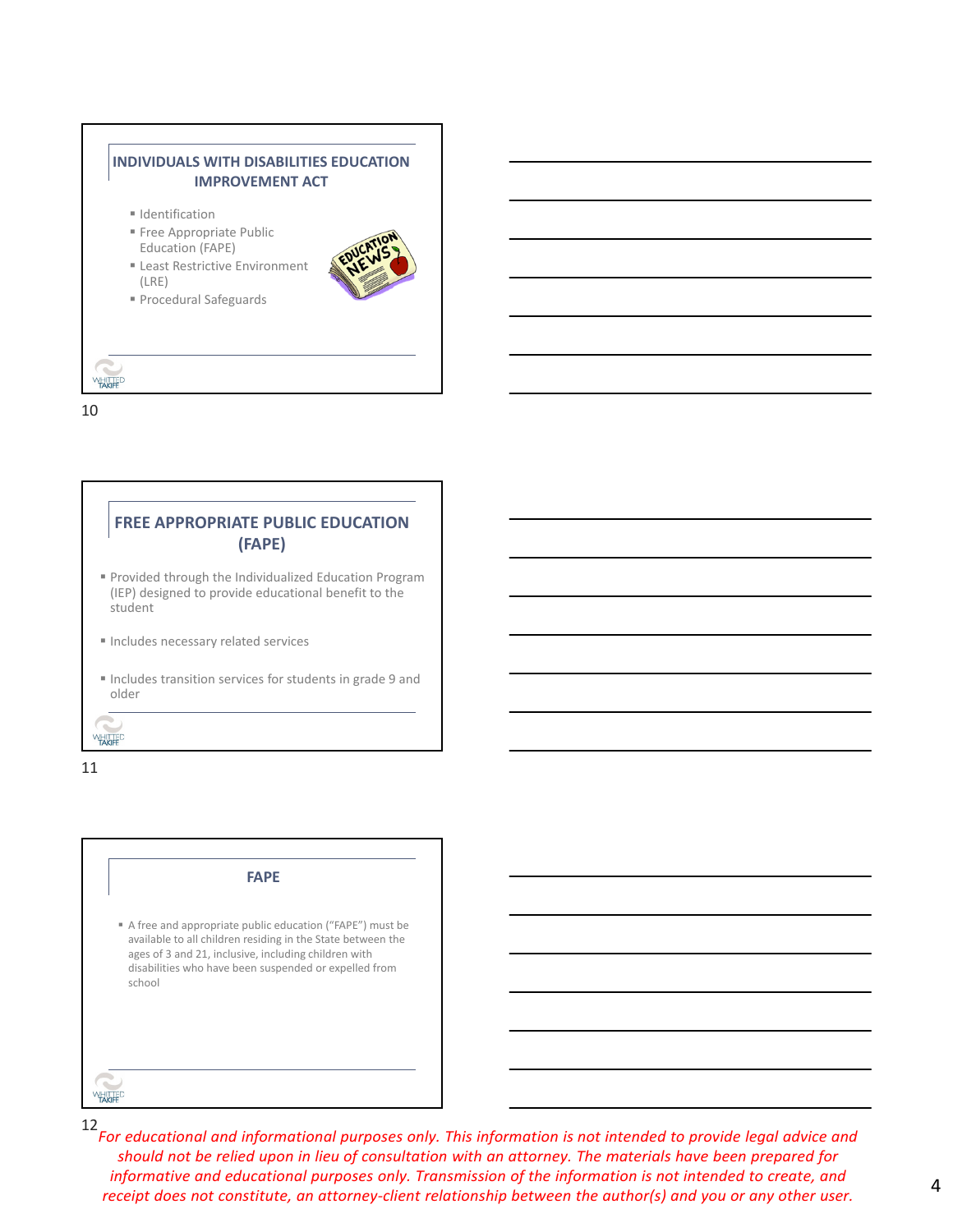#### Public Act 102‐172

An eligible student who requires continued public school educational experience to facilitate his or her successful transition and integration into adult life is eligible for such services through age 21 inclusive, which, for purposes of this Article, means the day before the student's 22nd birthday, **unless his or her 22nd birthday occurs during the school year, in which case he or she is eligible for such services through the end of the school year.**

| FILI<br>FAMEE |
|---------------|

13



14

#### **HOW TO OBTAIN SPECIAL EDUCATION SERVICES**

Child Find responsibilities – affirmative duty

- Referral for initial Case Study Evaluation ("CSE")
	- May be made by a parent or a public agency (i.e. employee of school district, a State agency, another State agency, or a community service agency)
- For any child suspected of having a disability
- RTI does not delay District's need to respond to a parent request for CSE
- NOTE typically, referrals are made by school district, parents, or professionals with knowledge of the child

**WHITTED**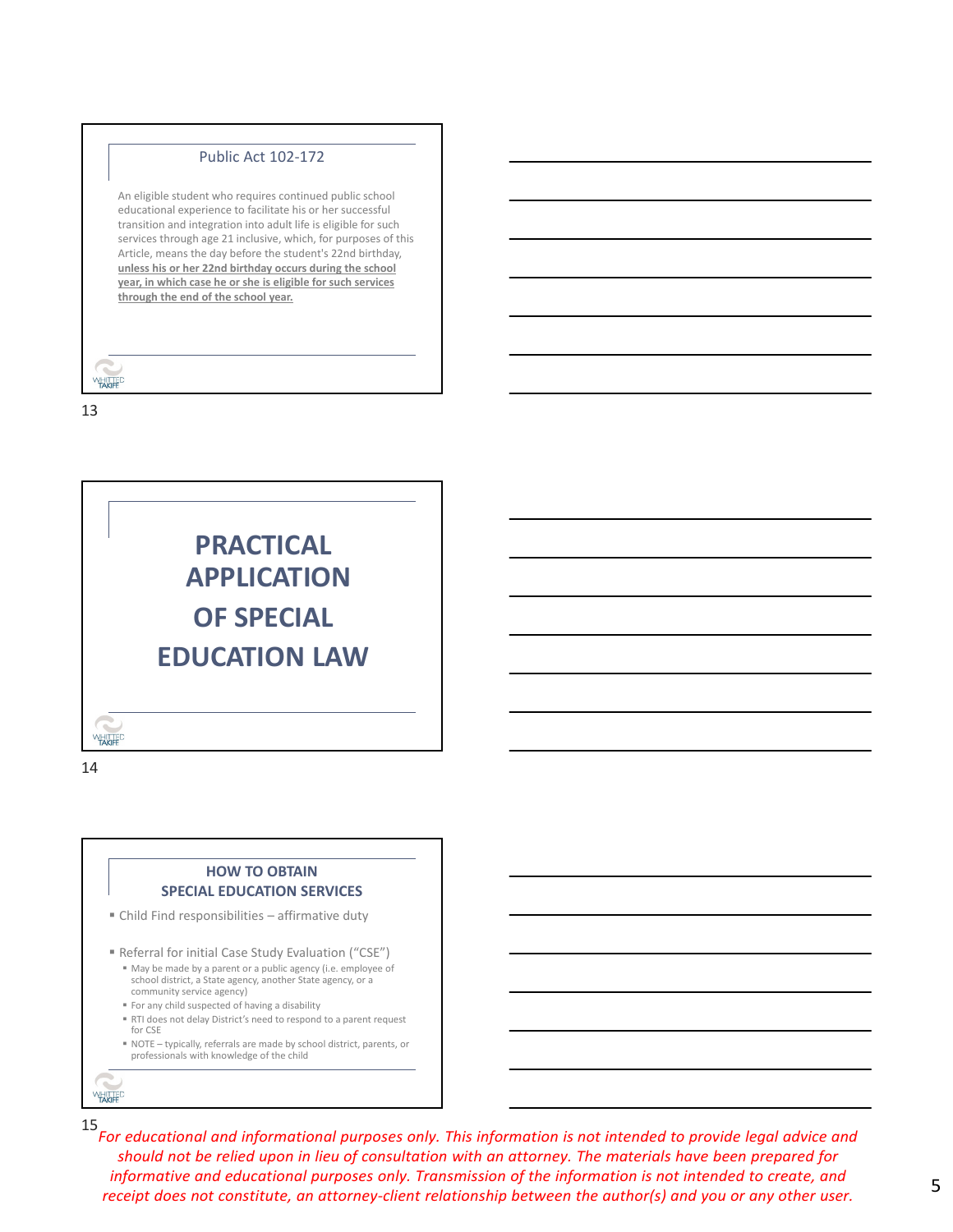### **HOW TO OBTAIN SPECIAL EDUCATION SERVICES**

- District has **14 school days** to respond to parents requesting case study evaluation
- Can use screening data and conduct preliminary procedures to assist in making determination
- If decline to do a CSE must provide notice **in writing with an explanation**

#### **WHITTED**

16

#### **HOW TO OBTAIN SPECIAL EDUCATION SERVICES**

- Parents can request a due process hearing to contest District's refusal to conduct CSE
- If District agrees to CSE, parent must sign consent for evaluation (@ domain meeting)
- Date parents sign starts the 60 school day timeline for District to complete CSE

17

**WHITTED** 

#### **IS A DENIAL OF A CSE JUSTIFIED?**

- Grades
- Behavior
- Peer relationships
- **Emotional well being**
- Attendance
- **Home Issues**
- Court Involvement
- **Drug and Alcohol Issues**
- **Hospitalizations**

**WHITTED**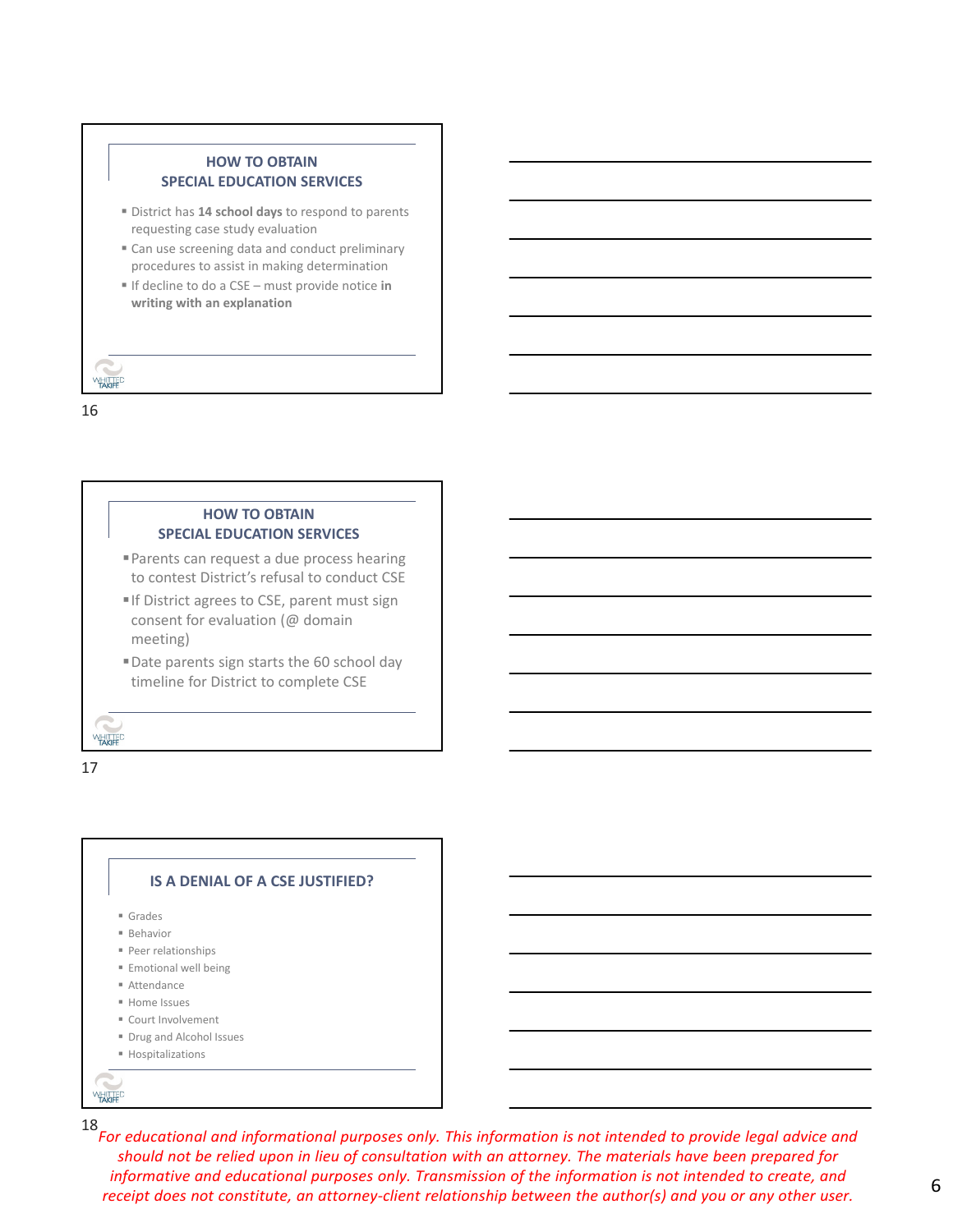

# **IF PARENTS DISAGREE WITH RESULTS**

- •May request an Independent Educational Evaluation (IEE)
- IEE conducted by a qualified examiner not employed by the public agency responsible for educating the child

20

**WHITTED** 

### **HOW TO OBTAIN SPECIAL EDUCATION SERVICES**

- Conference is then held to determine eligibility
- If eligible, an IEP is written for the child within 30 days of eligibility determination (can be immediately following)
- Initial placement decision made
- School must wait 10 days before placement and services are made (parents can waive this waiting period)

**WHITTED**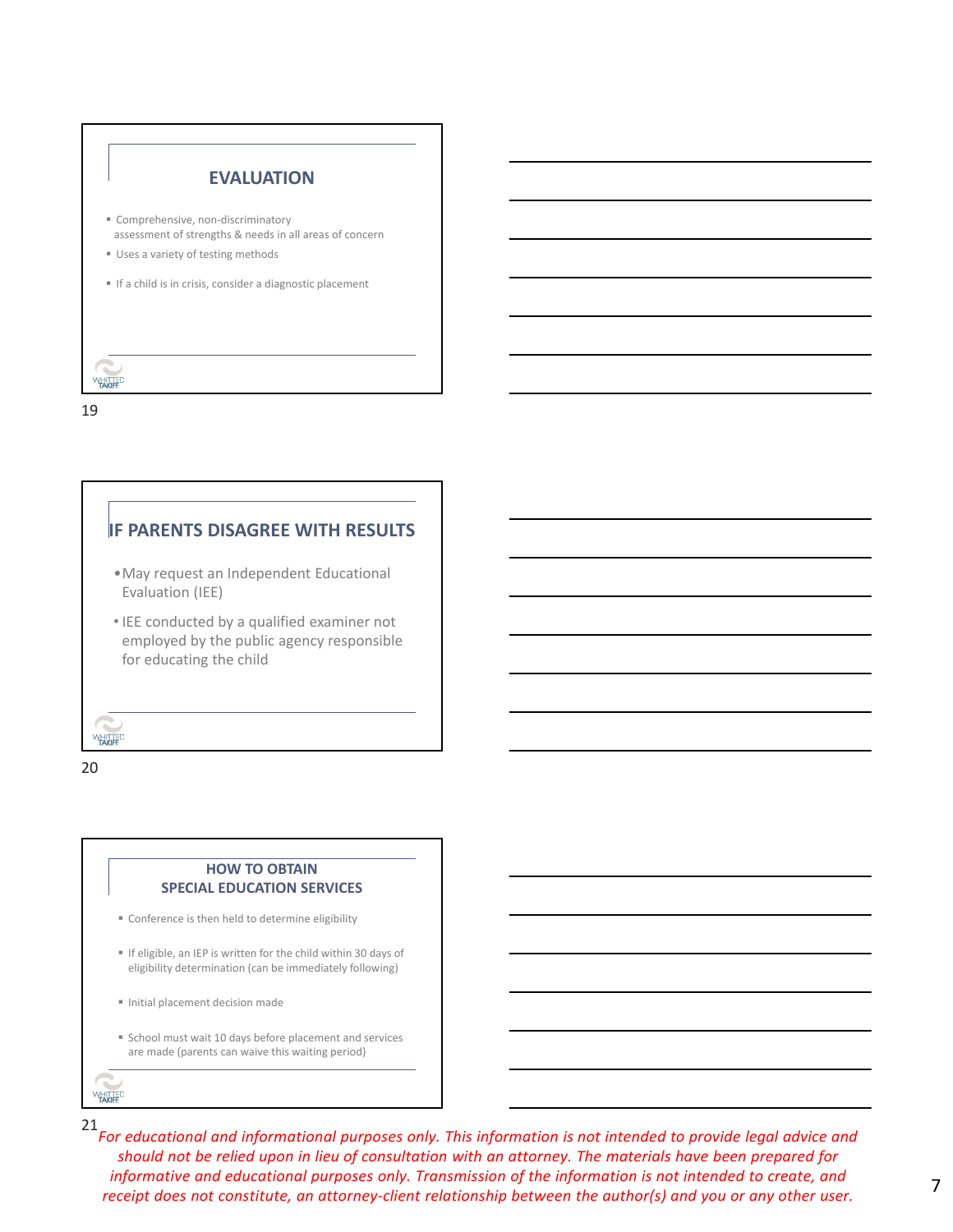### **IEP TEAM MEMBERS**

- •Parents
- •At least one regular education teacher, if the student is or will be participating in regular education
- •At least one special education teacher or provider
- •An administrative representative

22

**WHITTED** 

# **IEP TEAM MEMBERS**

- •An individual who can interpret the evaluation
- •Other individuals requested by the school district or parents who have knowledge or special expertise regarding the student
- •The student (as determined by the parent)

23

**WHITTED** 

# **INDIVIDUALIZED EDUCATION PROGRAM (IEP)**

- Written plan
- Developed by the student's IEP team (you are part of that team!)
- Outlines plan of service

**WHITTED**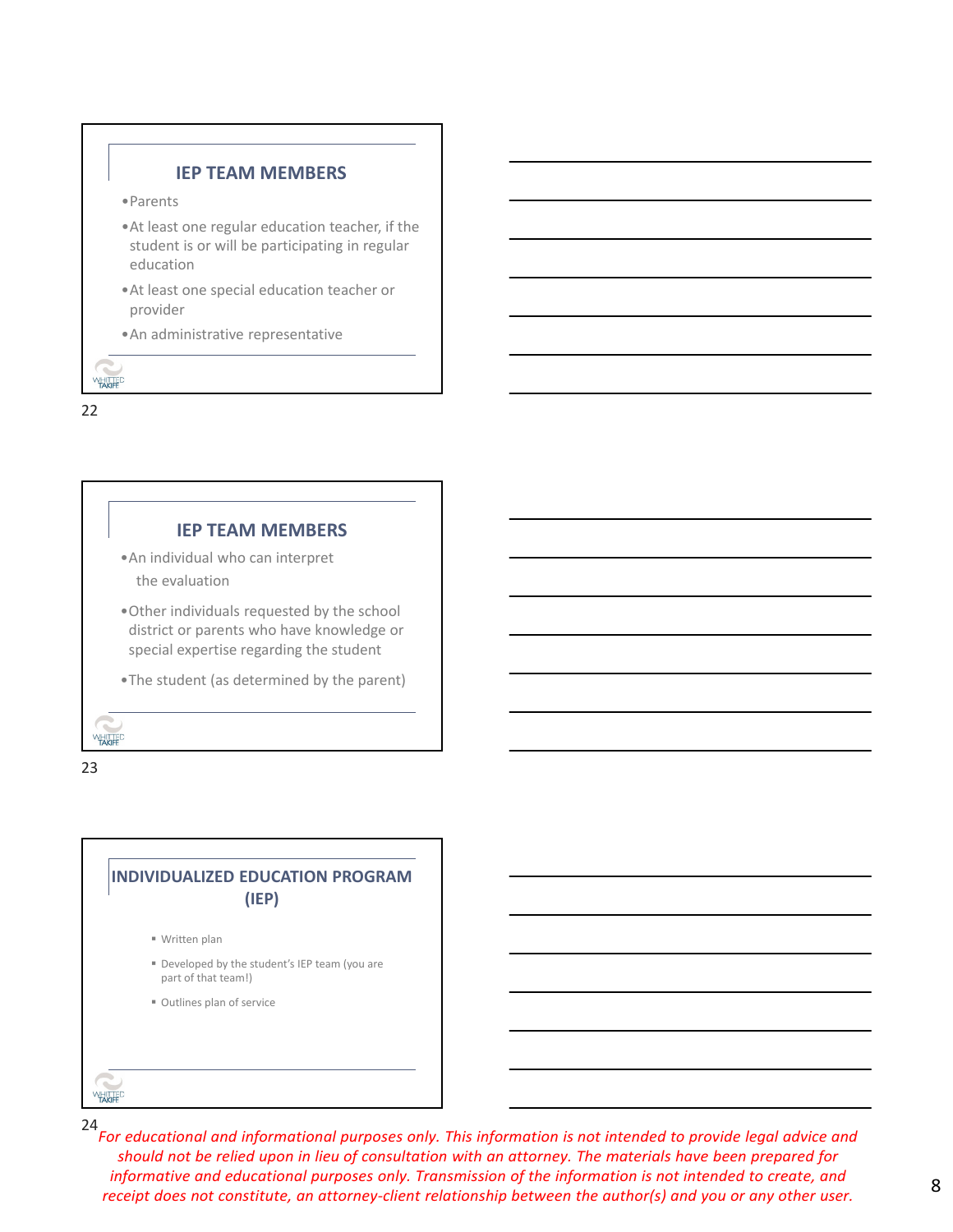#### **IEP: INDIVIDUALIZED & PERSONALIZED**

 The "I" in IEP stands for individualized. This means that the document must be individually and personally tailored to meet the identified needs of the student with a disability. In order to grasp and translate the full meaning of the term individualized into the IEP document, the document's author(s) must have a full and complete understanding of the comprehensive case study evaluation.

25

**WHITTED** 



26



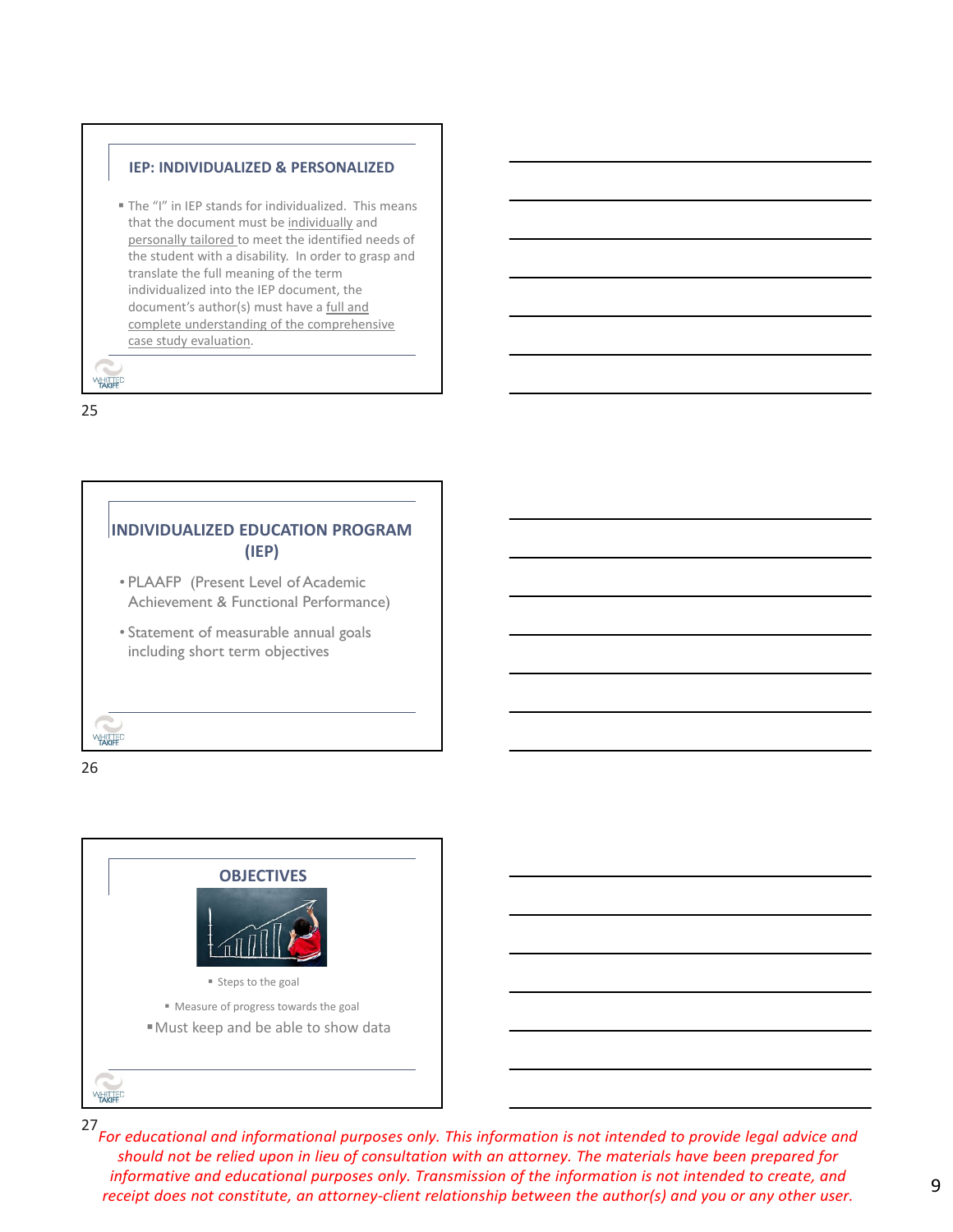



29

# **INDIVIDUALIZED EDUCATION PROGRAM (IEP)**

- •Statement of how the student's progress will be measured & reported
- •Statement of the need & responsibilities of a paraprofessional and related services
- •Accommodations and Modifications
- •Extended School Year Services (ESY)

**WHITTED**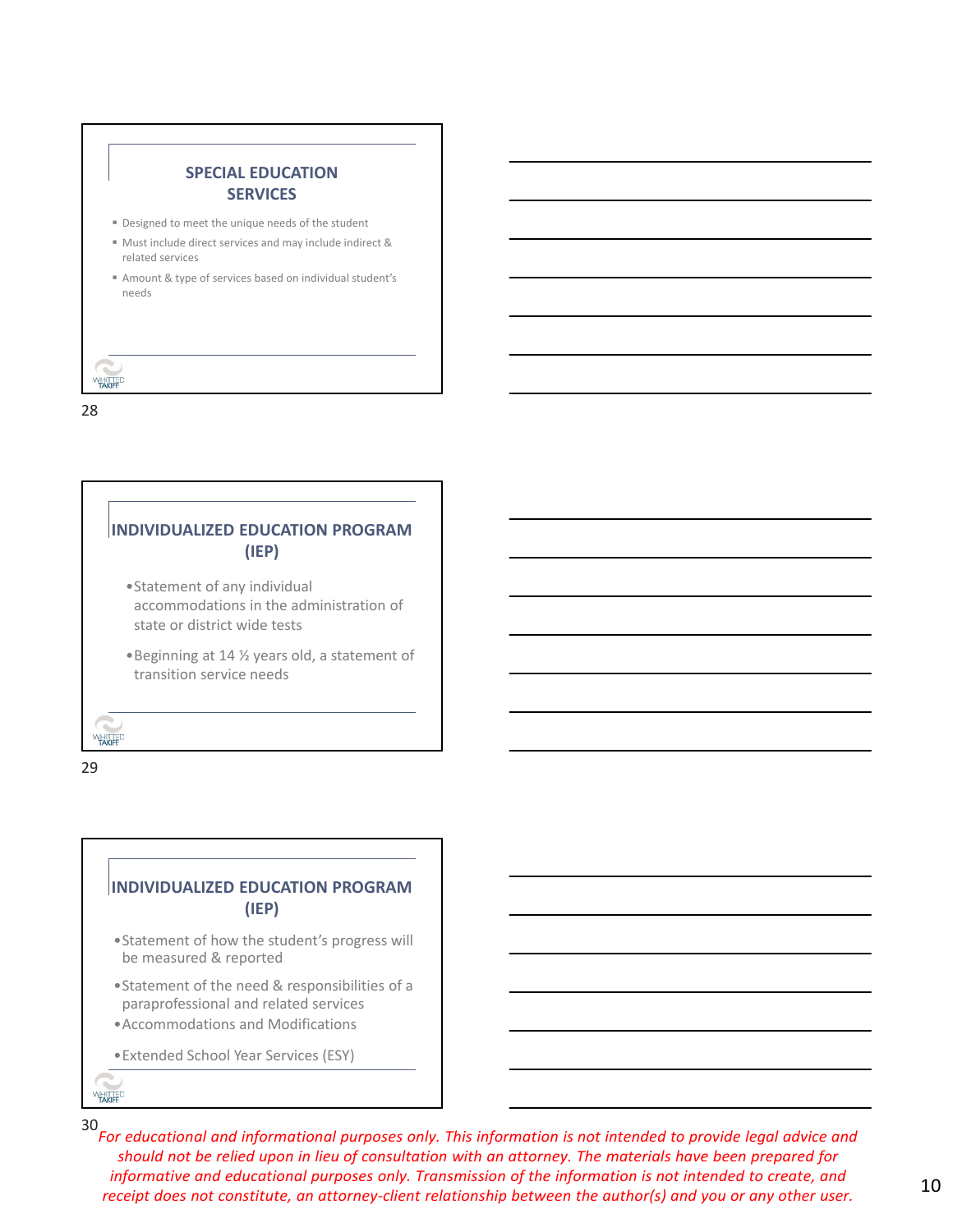



32

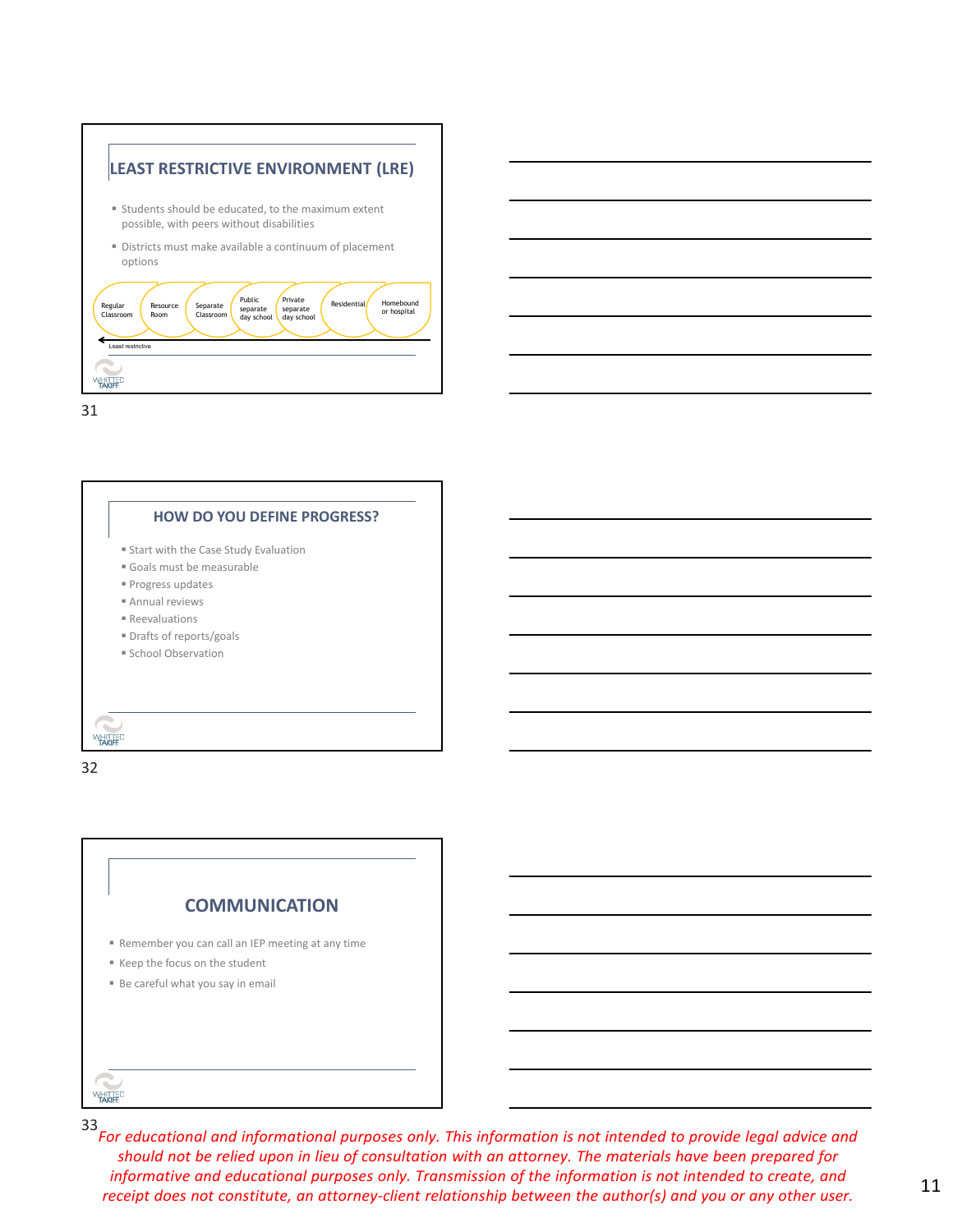



### **TOP 5 TIPS FOR PARENTS**

- **Do Your Homework**
- **F** Stay Organized
- **Stay Focused, Brief, And Realistic**
- **Use Reputable Experts**
- **Do Not Be Intimidated**
- **And a bonus document, document, document!**

**WHITTED**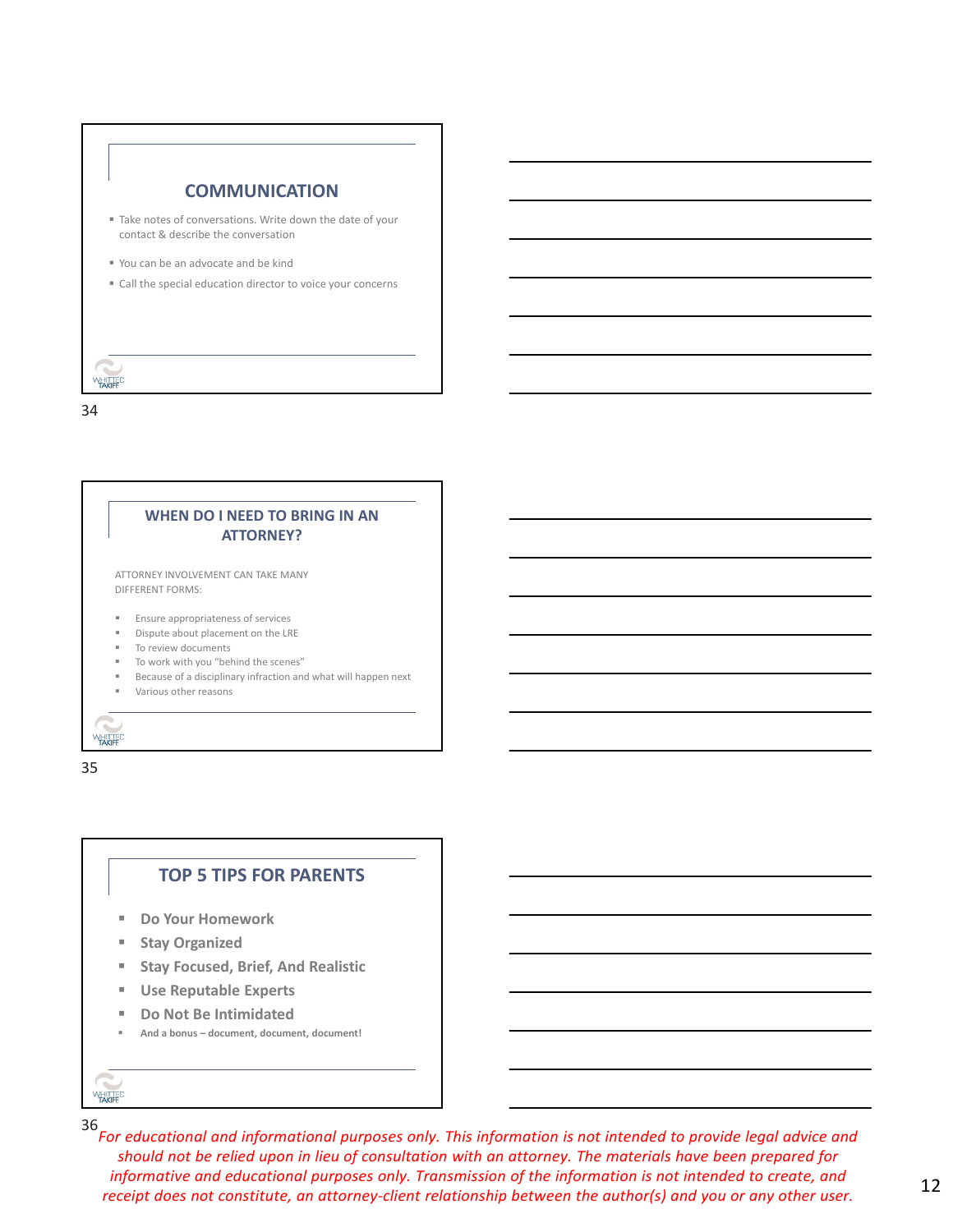



38

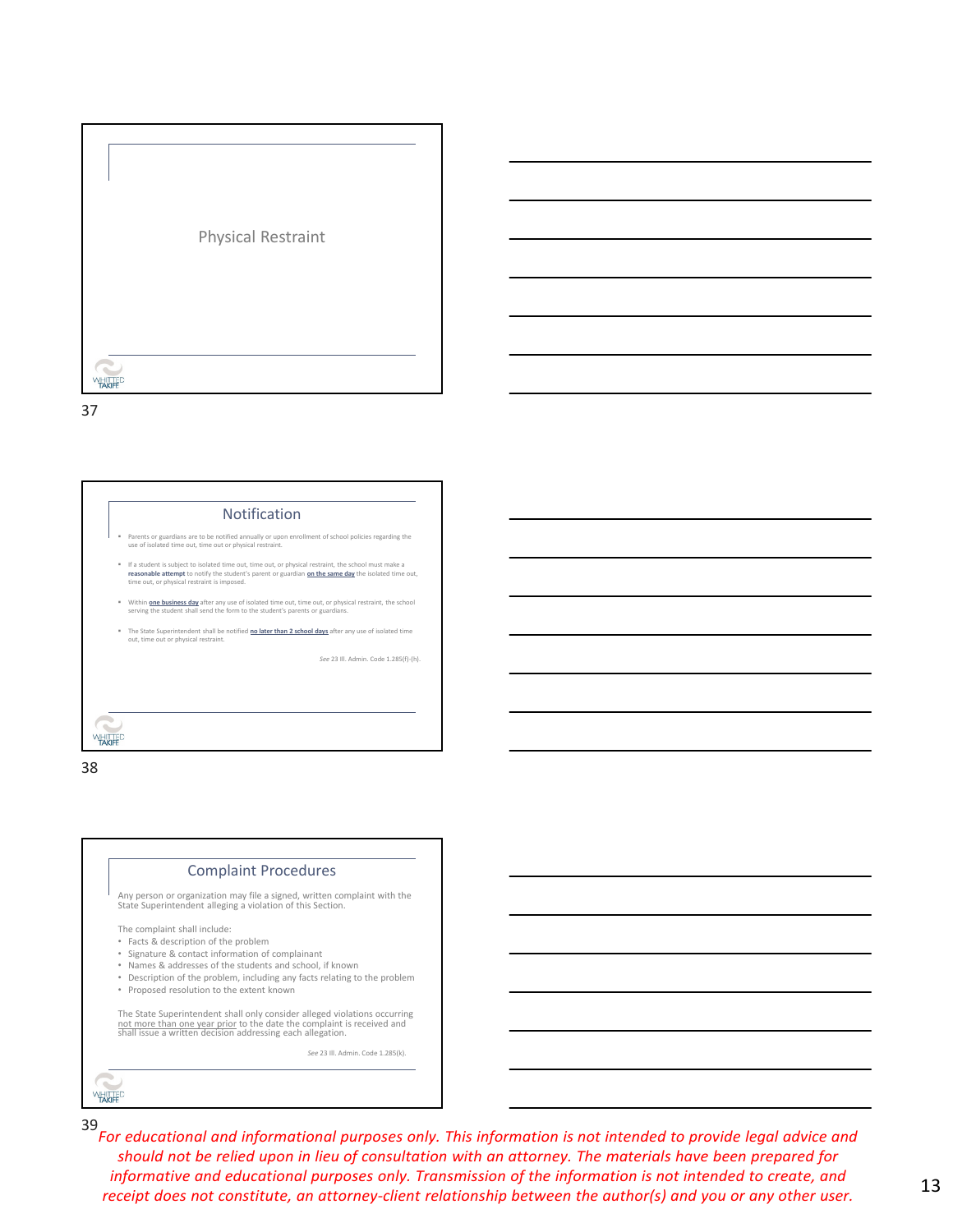|   | PA 102-0339:                                                                                                                                                                                                                                                           |
|---|------------------------------------------------------------------------------------------------------------------------------------------------------------------------------------------------------------------------------------------------------------------------|
|   | <b>Review of New Meeting Requirements</b>                                                                                                                                                                                                                              |
|   | PARENT REQUESTED MEETING                                                                                                                                                                                                                                               |
|   | " Within 2 school days of an incident, schools must notify parent that he or she may<br>request a meeting to discuss the incident.                                                                                                                                     |
|   | . This meeting is separate and apart from an IEP meeting or Section 504 meeting.                                                                                                                                                                                       |
| ٠ | If parent requests meeting, meeting must be held within 2 school days of the<br>request, unless parent requests an extension. Parent may request the meeting via<br>telephone or videoconference.                                                                      |
|   | ■ Meeting must include student, if appropriate, at least one school staff member<br>involved in the incident, parent, at at least one staff member not involved, such as a<br>social worker, psychologist, nurse, or behavioral specialist.<br>105 ILCS 5/10-20.33(g). |
|   |                                                                                                                                                                                                                                                                        |
|   |                                                                                                                                                                                                                                                                        |



41

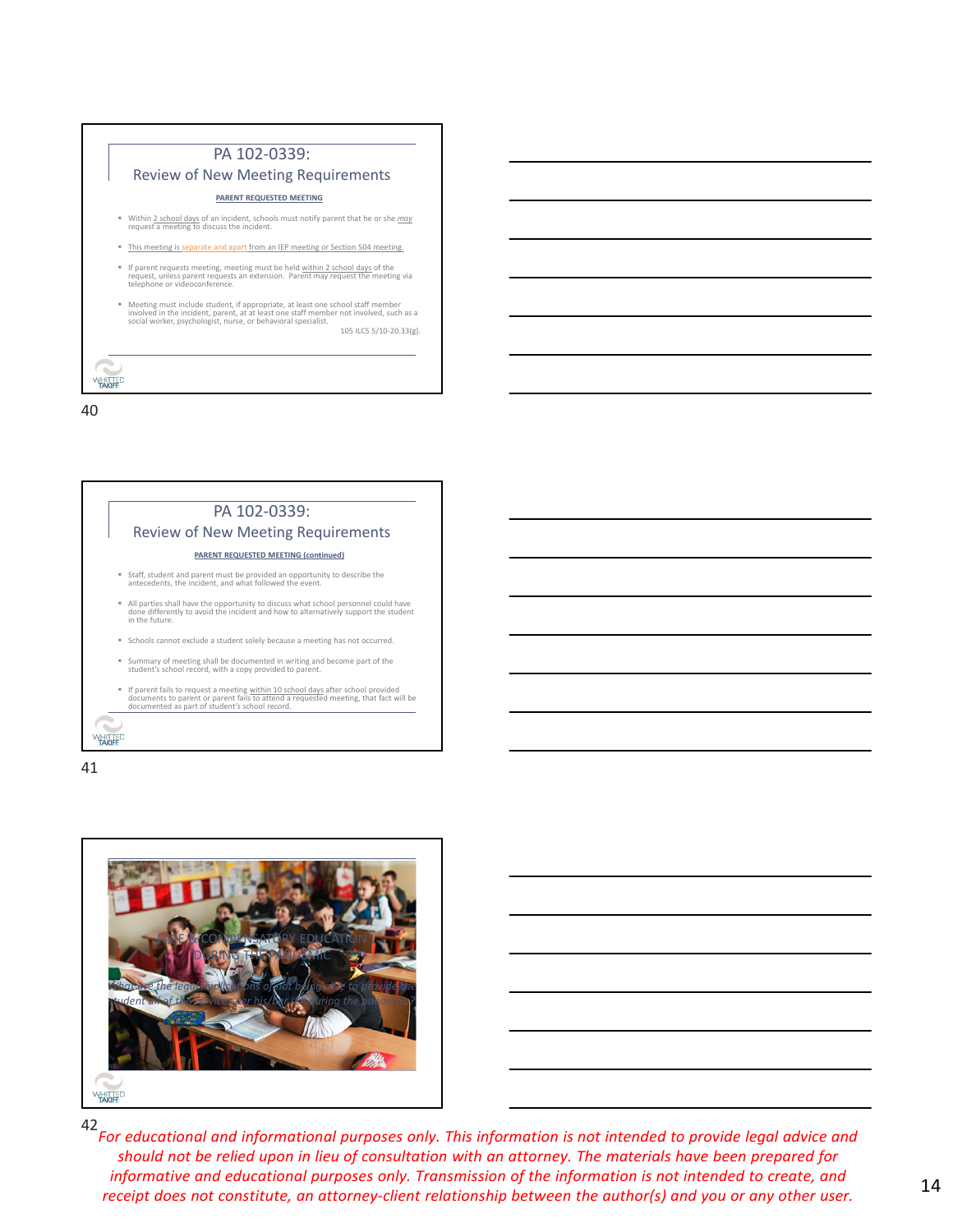### September 28, 2020 U.S. Dept. of Education OSEP Q&A Document

*As public agencies and officials grapple with challenging decisions,* administrators, educators, and parents may need to consider<br>multiple options for delivering instruction, including special *education and related services to children with disabilities. Those options could include remote/distance instruction, in‐person attendance, or a combination of both remote/distance instruction* and in-person attendance (hybrid model). However, OSEP reminds<br>SEAs and LEAs that no matter what primary instructional delivery *approach is chosen, SEAs, LEAs, and individualized education program (IEP) Teams remain responsible for ensuring that a free appropriate public education (FAPE) is provided to all children with* provide in-person instruction due to health and safety concerns,<br>SEAs, LEAs, and IEP Teams are not relieved of their obligation to<br>provide FAPE to each child with a disability under IDEA.

43

**WHITTED** 



44



45